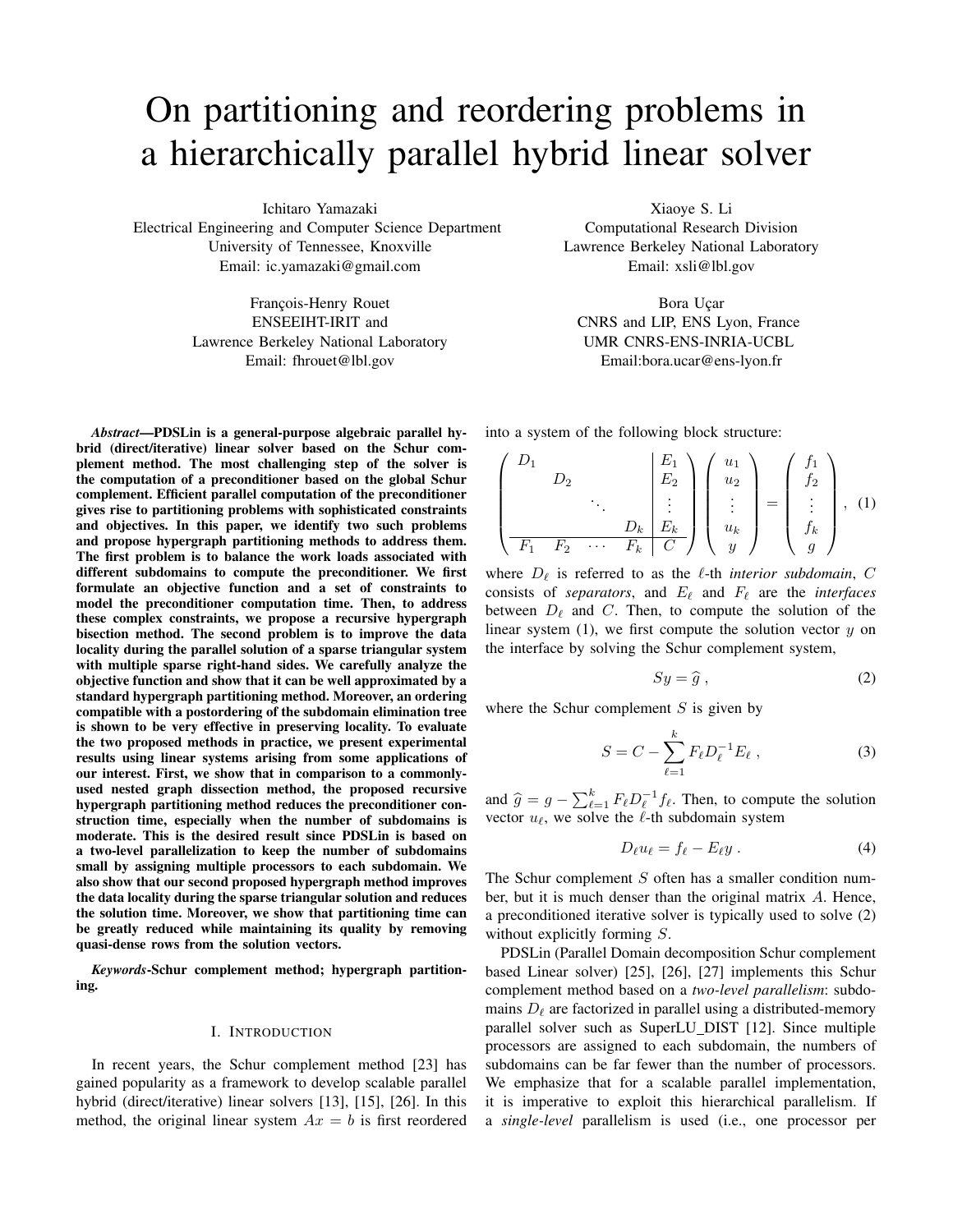subdomain), the number of subdomains increases with the number of processors, leading to a larger Schur complement S and a greater cost of solving (3). This is especially true since PDSLin targets highly-indefinite linear systems, and the number of iterations increases dramatically when the size of S is larger [26]. For example, in our experiments, we use tens of subdomains (i.e.,  $k = 8$  or 32) to ensure that the iterative solver converges in a few iterations while the direct solver can efficiently factorize  $D_\ell$  using tens to hundreds of processors.

Our focus in this paper is to reduce the time of computing a preconditioner for solving the Schur complement system (2), which is the most challenging step of PDSLin. In order to provide a robust preconditioner, PDSLin computes the preconditioner based on the global Schur complement S. Specifically, from the initial partition (1), PDSLin first extracts a *local* matrix  $A_\ell$  associated with each subdomain  $D_\ell$ :

$$
A_{\ell} = \left( \begin{array}{cc} D_{\ell} & \widehat{E}_{\ell} \\ \widehat{F}_{\ell} & O \end{array} \right),
$$

where  $\widehat{E}_{\ell}$  and  $\widehat{F}_{\ell}$  consist of the nonzero columns and rows of  $E_\ell$  and  $F_\ell$ , respectively. Then, the LU factors of  $D_\ell$  are computed using SuperLU\_DIST, i.e.,  $P_{\ell} D_{\ell} \overline{P}_{\ell} = L_{\ell} U_{\ell}$ , where  $P_{\ell}$  and  $\bar{P}_{\ell}$  are the row and column permutation matrices, respectively. Next, a local *update* matrix  $T_{\ell}$  is computed as

$$
T_{\ell} = \widehat{F}_{\ell} D_{\ell}^{-1} \widehat{E}_{\ell} = W_{\ell} G_{\ell},\tag{5}
$$

where  $W_{\ell} = \widehat{F}_{\ell} \overline{P}_{\ell} U_{\ell}^{-1}$  and  $G_{\ell} = L_{\ell}^{-1} P_{\ell} \widehat{E}_{\ell}$ . A large amount of fill may occur in  $W_\ell$  and  $G_\ell$ . To reduce the memory and computational costs, we compute the approximations  $W_\ell$ and  $G_\ell$  of  $W_\ell$  and  $G_\ell$ , respectively, by discarding nonzeros with magnitudes less than a prescribed threshold. Then, as an approximate update matrix  $T_{\ell} = W_{\ell} \tilde{G}_{\ell}$  is computed, it is gathered to form an approximate global Schur complement

$$
\widehat{S} = C - \sum_{\ell=1}^k R_{F_\ell} \widetilde{T}_\ell R_{E_\ell}^T,
$$

where  $R_{E_\ell}$  and  $R_{F_\ell}$  are the interpolation matrices to map the columns and rows of  $\widehat{E}_\ell$  and  $\widehat{F}_\ell$  to those of  $E_\ell$  and  $F_{\ell}$ , respectively ( $R_{E_{\ell}}$  and  $R_{F_{\ell}}$  are not formed explicitly). To further reduce the costs, small nonzeros are discarded from  $\widehat{S}$ to form its approximation  $S$ . Finally, the LU factors of  $S$  are computed using SuperLU DIST and used as a preconditioner for solving (2).

In this paper, we study the following two combinatorial problems to reduce the preconditioner computation time: computing the partition (1) with multiple constraints to improve the parallel load balance at various stages of preconditioner computation (Section III); and reordering the columns of  $E_\ell$ and  $\hat{F}_{\ell}^T$  to improve the data locality of our triangular solver to form  $G_\ell$  and  $W_\ell$  respectively (Section IV). To demonstrate the effectiveness of these proposed methods, in Section V, we present experimental results with large-scale linear systems of equations arising from some applications of our interest. We then conclude in Section VI.

To highlight our contribution, Figure 1 shows the PDSLin runtime using the two-level parallelization for one of our test matrices (see Table I). Here, for each core count, we compare the solution times using our new Recursive Hypergraph Bisection (RHB) algorithm with that using the state-ofthe-art nested graph dissection algorithm of PT-Scotch [10], [21]. As designed, the new RHB algorithm reduces the time to compute  $S$  without a significant increase in the time to compute LU factors of  $D_\ell$  in all cases. The details of the algorithms and experimental setups will be described in the following sections.



Fig. 1. Run time of PDSLin for matrix tdr455k as a function of the number of processes, and using two different partitioning strategies. The number of subdomains is set to 8.

## II. PRELIMINARIES

A hypergraph  $\mathcal{H} = (\mathcal{V}, \mathcal{N})$  is a generalization of a graph, where every net (or hyperedge) in  $\mathcal N$  is a subset of vertices V. Usually, a nonnegative weight  $w(i)$  and a nonnegative cost  $c(j)$  are associated with the *i*-th vertex  $v_i$  and the *j*th net  $n_i$ , respectively. In this paper, each net has a unit cost unless otherwise stated. In a k-way partition  $\Pi_k(\mathcal{V}) =$  $\{V_1, \ldots, V_k\}$  of the vertex set V, a net is said to *connect* a part if it has at least one vertex in that part. The *connectivity set*  $\Lambda(j)$  of the j-th net  $n_j$  is the set of parts connected by  $n_j$ , while the *connectivity*  $\lambda(j)$  of  $n_j$  is the number of parts connected by  $n_j$ , i.e.,  $\lambda(j) = |\Lambda(j)|$ , where  $|\cdot|$  denotes the cardinality of a set. The net  $n_i$  is said to be a *cut net* if  $\lambda(i) > 1$ .

The solution of a hypergraph partitioning problem must satisfy at least one balancing constraint and one objective function. Let  $W(\mathcal{V}_{\ell}) = \sum_{v_i \in \mathcal{V}_{\ell}} w(i)$  be the weight of the  $\ell$ -th part, then the balancing constraint is formally defined as

$$
\frac{W_{max} - W_{avg}}{W_{avg}} \le \varepsilon \,, \tag{6}
$$

where  $W_{max}$  and  $W_{avg}$  are the largest and average part weights, respectively, and  $\varepsilon$  is a given allowable imbalance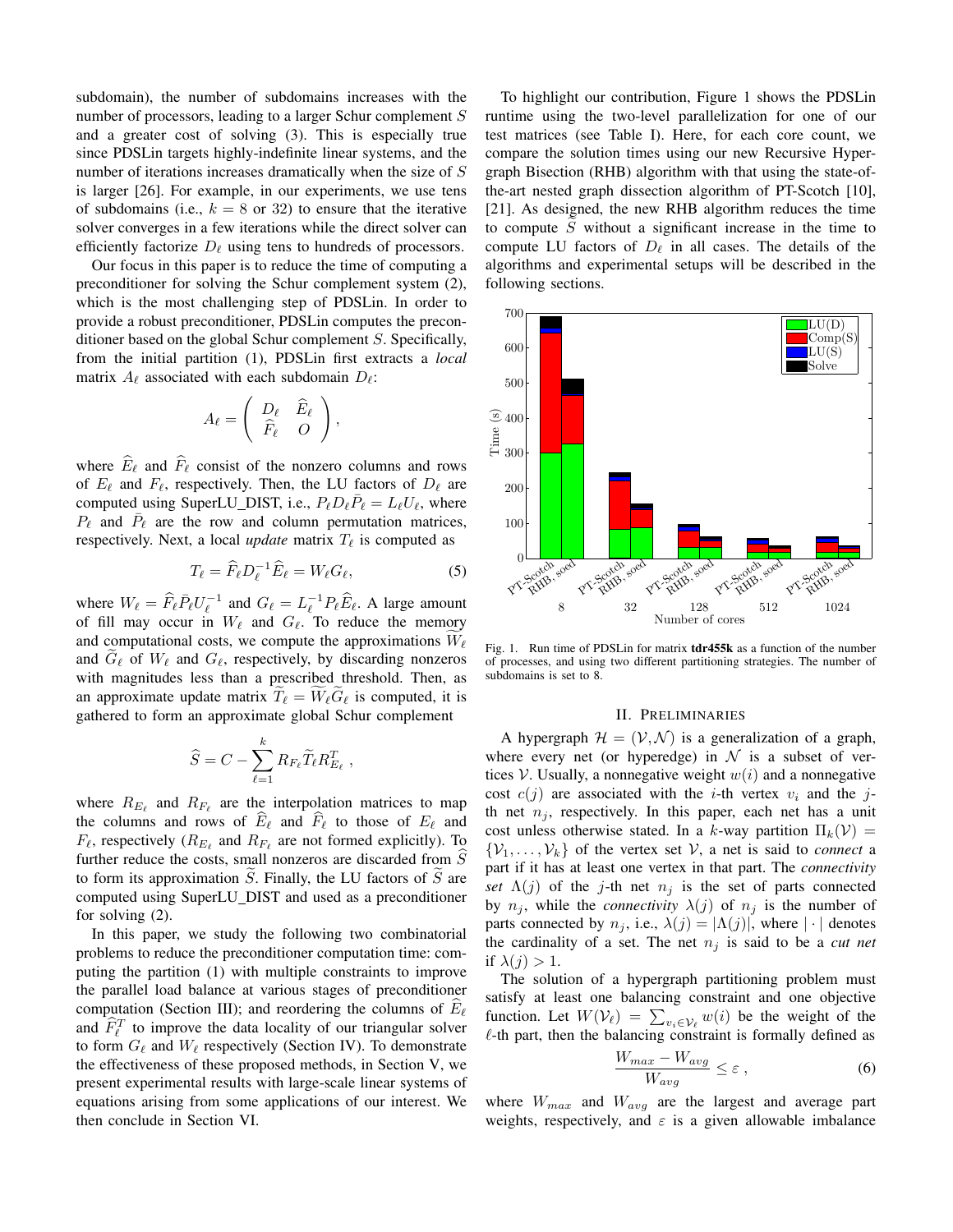ratio. The objective of a partitioning problem is to minimize a cutsize metric for which there are three standard definitions [9], [16] of  $cutsize(\Pi_k)$ :

$$
\sum_{n_j \in \mathcal{N}} (\lambda(j) - 1) \equiv \text{connectivity-1 (con1),} \tag{7}
$$

$$
\sum_{\substack{n_j \in \mathcal{N}, \\ \lambda(j) > 1}} 1 \qquad \qquad \equiv \text{cut-net (cent), and} \tag{8}
$$

$$
\sum_{\substack{n_j \in \mathcal{N}, \\ \lambda(j) > 1}} \lambda(j) \qquad \equiv \text{sum-of-external-degree (soed)} \tag{9}
$$

Each of the above metrics has been used in various application domains (for some see [4, Section 2.2]). In Section III-C, we examine all of these three cutsize metrics for our partitioning problem.

In this paper, we use the column-net and the row-net hypergraph models [5], [8] of a sparse matrix. The column-net hypergraph model  $\mathcal{H}_{\mathcal{C}} = (\mathcal{R}, \mathcal{C})$  of an  $m \times n$  sparse matrix M has m vertices and n nets. Each vertex in  $R$  and each net in  $C$ correspond to a row and a column of M, respectively. Then, for a vertex  $r_i$  and net  $c_j$ ,  $r_i \in c_j$  if and only if  $m_{ij} \neq 0$ . A k-way partitioning of the column-net model can be used to permute the matrix  $M$  into a singly-bordered form

$$
P_r M P_c^T = \begin{pmatrix} M_1 & & & & C_1 \\ & M_2 & & & C_2 \\ & & \ddots & & \vdots \\ & & & M_k & C_k \end{pmatrix}, \qquad (10)
$$

where the permutation matrices  $P_r$  and  $P_c$  are defined as follows. The matrix  $P_r$  permutes the rows of M such that the rows corresponding to the vertices in  $V_i$  come before those in  $V_j$  for  $1 \le i < j \le k$ . The matrix  $P_c$  permutes the columns corresponding to the nets that connect only  $V_i$  before those that connect only  $V_j$  for  $1 \le i < j \le k$ , and permutes the columns corresponding to the cut nets to the end. A similar partition where the interface is along the rows can be obtained using a row-net model of  $M$ , which is the column-net hypergraph model of  $M^T$ .

The hypergraph partitioning problem is NP-hard [19]. There are a number of publicly-available software packages implementing efficient heuristics (e.g., Zoltan [6], PaToH [9], and Mondriaan [24]).

## III. MULTI-CONSTRAINT PARTITIONING PROBLEMS AND ALGORITHMS

The initial partition (1) has a significant impact on the performance of PDSLin. To obtain (1), PDSLin currently uses a parallel nested graph dissection (NGD) algorithm which is implemented in software packages like PT-Scotch [21] or ParMETIS [17]. In NGD, an input graph is recursively bisected by a set of vertices called separator until a desired number k of parts is obtained. This can be visualized as a binary tree, where the leaf nodes represent the  $k$  parts, and the internal nodes represent the separators at each level of bisection. By aggregating the separator vertices into  $\mathcal{V}_S$ , one can permute the matrix into a doubly-bordered block diagonal form (1). Typically, the subdomain constraint of balancing the subdomain sizes is locally enforced at each bisection. We use the performance of this standard algorithm as the baseline algorithm and compare its performance with those of the proposed partitioning algorithms.

An NGD algorithm often effectively addresses our objective of reducing the separator size. However, at each branch of the tree, the bisection is performed independently from the other bisections, and the imbalance of the subdomains in the global partition may grow as more subdomains are extracted. Furthermore, it does not address most of our particular load balancing constraints which will be discussed below. Our goal of this section is to develop a hypergraph partitioning algorithm which improves the parallel load balance of PDSLin and reduces its solution time. In Sections III-A and III-B, we first describe a partitioning problem whose objective function and balancing constraints model the runtime of PDSLin. Then, in Section III-C, we outline the hypergraph partitioning algorithm that is designed to globally satisfy our objective function and balancing constraints. We emphasize that this is a very difficult problem. The main challenge is to formulate an objective function and a set of constraints that accurately capture the solution time of PDSLin. Finally, we note that the partitioning algorithms in this section work on the symmetrized matrix  $|A| + |A|^T$ . To simplify the notations, we let A denote this symmetrized matrix in this section.

## *A. Objective*

Our primary objective is to minimize the size of the Schur complement S. This is important since the number of iterations required to solve (2) often increases as the size of S increases. Furthermore, minimizing the size of  $S$  is likely to reduce both the number of nonzeros and columns in the interfaces  $E_\ell$ (and  $\hat{F}_{\ell}^T$ ). Hence, the computation of a smaller  $\tilde{S}$ , which approximates S, typically requires a smaller computational and memory costs.

## *B. Constraints*

PDSLin relies on SuperLU DIST to obtain a good *intraprocessor* load balance among the processors assigned to the same subdomain [26]. Therefore, our focus here is the  $inter-processor$  load balance to compute  $S$  among the processors assigned to different subdomains. Moreover, the runtime of PDSLin is often dominated by the computation of the approximate Schur complement  $S$ . Hence, our partitioning algorithm should balance the computational costs associated with different subdomains to compute  $S$ . Below, we list some constraints for balancing the costs of computing  $S$ :

• *subdomain constraints*: To balance the costs of the LU factorizations of the diagonal blocks  $D_{\ell}$ , our partitioning algorithms try to balance the dimension of  $D_{\ell}$ , i.e.,  $|\mathcal{V}_{\ell}|$ , and/or the number of nonzeros in  $D_{\ell}$ , i.e.,  $|\mathcal{E}_{\ell}|$ . Even though the exact cost of an LU factorization is well understood (see [14], [20], for example), it is difficult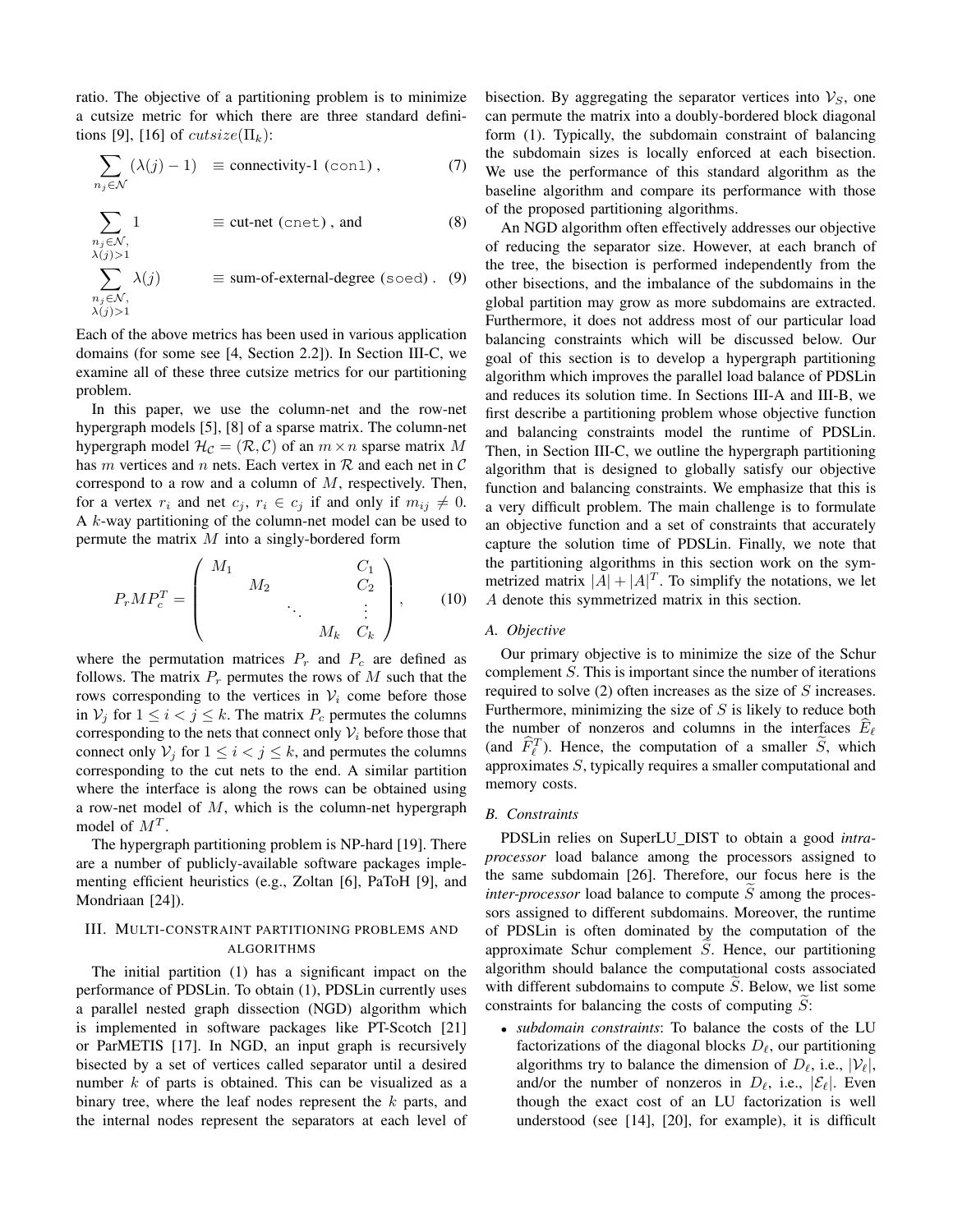to assign weights to a vertex, which reflect how much cost the corresponding row/column will introduce to the LU factorization. Furthermore, these costs depend on the permutation which is used to preserve the sparsity of LU factors, and on the pivoting which is used to enhance the numerical stability of factorization. Neither permutation nor pivoting can be determined until the partition is computed.

• *interface constraints*: Balancing the cost of solving the sparse triangular systems (5) requires not only the balanced subdomains but also the balanced interfaces. Specifically, balance in the numbers of columns of  $\widehat{E}_\ell$ , i.e.,  $|V_{S(\ell)}^{(\ell)}|$ , or balance in the numbers of nonzeros in  $\widehat{E}_{\ell}$ , i.e.,  $|\mathcal{E}_S^{(\ell)}|$ , is required. Balancing these interface constraints also helps to balance the cost of sparse matrixmatrix multiplication (5), which can become expensive when many subdomains are generated.

## *C. Proposed partitioning algorithms*

Hypergraph-based algorithms have been proposed to reorder a matrix  $A$  into the doubly-bordered form (1). These approaches first use a structural factorization of A. For example, the approach discussed in [7] uses the structural factorization

$$
str(A) \equiv str(M^T M) , \qquad (11)
$$

where  $str(A)$  represents the nonzero structure of a matrix A. Once this factorization is obtained, the column-net hypergraph  $\mathcal{H}_{\mathcal{C}}(M)$  of M is used to obtain  $P_rMP_c^T$  in the singlybordered form (10). Subsequently, we have

$$
\text{str}(P_c A P_c^T)
$$
\n
$$
\equiv \text{str}\begin{pmatrix} M_1^T M_1 & & M_1^T C_1 \\ & \ddots & & \vdots \\ & M_k^T M_k & M_k^T C_k \\ C_1^T M_1 & \dots & C_k^T M_k & \sum_{\ell=1}^k C_\ell^T C_\ell \end{pmatrix} . \tag{12}
$$

When we use the cut-net metric (8) with unit vertex weights, a k-way column-net hypergraph partitioning of  $\mathcal{H}_{\mathcal{C}}(M)$  minimizes the separator size in  $P_cAP_c^T$  and balances the number of rows in the blocks of  $P_rMP_c$ . Unfortunately, this constraint does not satisfy any of our balancing constraints, and it has been experimentally shown that the imbalance in the diagonal block sizes can be much greater than that of NGD [18]. In [7], a partitioning method that balances the number of columns in the diagonal blocks of  $P_rMP_c$  was proposed. This would balance the subdomain sizes in  $P_cAP_c^T$ . However, its implementation is not publicly available, and it does not balance the number of nonzeros in the diagonal blocks nor addresses our interface constraints.

To satisfy our specific objective function and balancing constraints, we propose a recursive hypergraph bisection (RHB) method which is based on the column-net hypergraph  $\mathcal{H}_{\mathcal{C}}(M)$ to permute the matrix  $M<sup>T</sup>M$  into the doubly-bordered form (12). As described above, we have multiple balancing constraints (subdomains constraints and interface constraints). Furthermore, these constraints cannot be assessed from a set of

- **Input:**  $A$ : a sparse matrix.  $R$ : row indices.  $C$ : column indices.  $K:$  number of parts.  $low, up:$  id of the lowest and highest numbered parts.
- **Output:** *partition*: partition information for the rows
- 1: Form the model of the matrix  $A(R, C)$
- 2: if this is not the first bisection step then
- 3: Use previous bisection information to set up the constraints
- 4: end if
- 5: Partition into two  $\langle R_1, R_2 \rangle \leftarrow \text{BISECTRows}(A(R, C))$ // with standard tools
- 6: Set partition( $R_1$ )  $\leftarrow$  low and set partition( $R_2$ )  $\leftarrow$  up
- 7: Create the two column sets, either use net splitting or net discarding, giving  $C_1$  and  $C_2$
- 8: RHB $(A, R_1, C_1, K/2, low, (low + up 1)/2)$
- 9: RHB $(A, R_2, C_2, K/2, (low + up 1)/2 + 1, up)$

```
Fig. 2. Algorithm RHB(A, R, C, K, low, up).
```
priorly given vertex weights (the weights that capture the exact balances can only be determined after the bisection, and these constraints are said to be *complex* in [18]). To overcome these challenges, we first use, at each bisection, the information from the previous bisection steps to dynamically assign vertex weights which approximately capture the balancing constraints described in Section III-B. We then use a multi-constraint hypergraph algorithm to compute a bisection that approximately satisfies the exact balancing constraints at each step. Since we do not have any information at the first-level bisection, a unit weight is assigned to each vertex. We illustrate this framework in Algorithm 2. We have studied many weighting schemes and found that the following two weights to be most effective:

- $w_1(i) = \text{nnz}(M_\ell(i,:))$ : An upper-bound on the number of nonzeros in  $D_{\ell}$  for the current partition is given by  $\sum_{v(i) \in M_\ell} w_1(i)^2$ . Hence, this weight tries to balance the numbers of nonzeros in the subdomains after the nextlevel bisection by predicting them based on the current partition.
- $w_2(i) = \text{nnz}(M(i,:))$ : This is simply the nonzeros in the corresponding row in the matrix  $M$ . An upper-bound on the total number of nonzeros introduced in the  $\ell$ -th interface and separator by  $v(i) \in M_\ell$  of the current partition is  $\sum_{v(i) \in M_\ell} (w_2(i)^2 - w_1(i)^2)$ . Hence, this weight is designed to balance the numbers of nonzeros in the interfaces when it is used as a complementary constraint to  $w_1(i)$ .

These weights can be used as either single or multiple constraints at each bisection. Notice that the weights  $w_1(\cdot)$ changes at each bisection step, and RHB is different from a standard partitioning method with static vertex weights. We did not use  $w_2(\cdot)$  as a single constraint alone because this is equivalent to the standard hypergraph partitioning methods.

In this RHB algorithm, we can use any of the three standard cut-metrics discussed in Section II, which have the following meanings in our particular partitioning problem: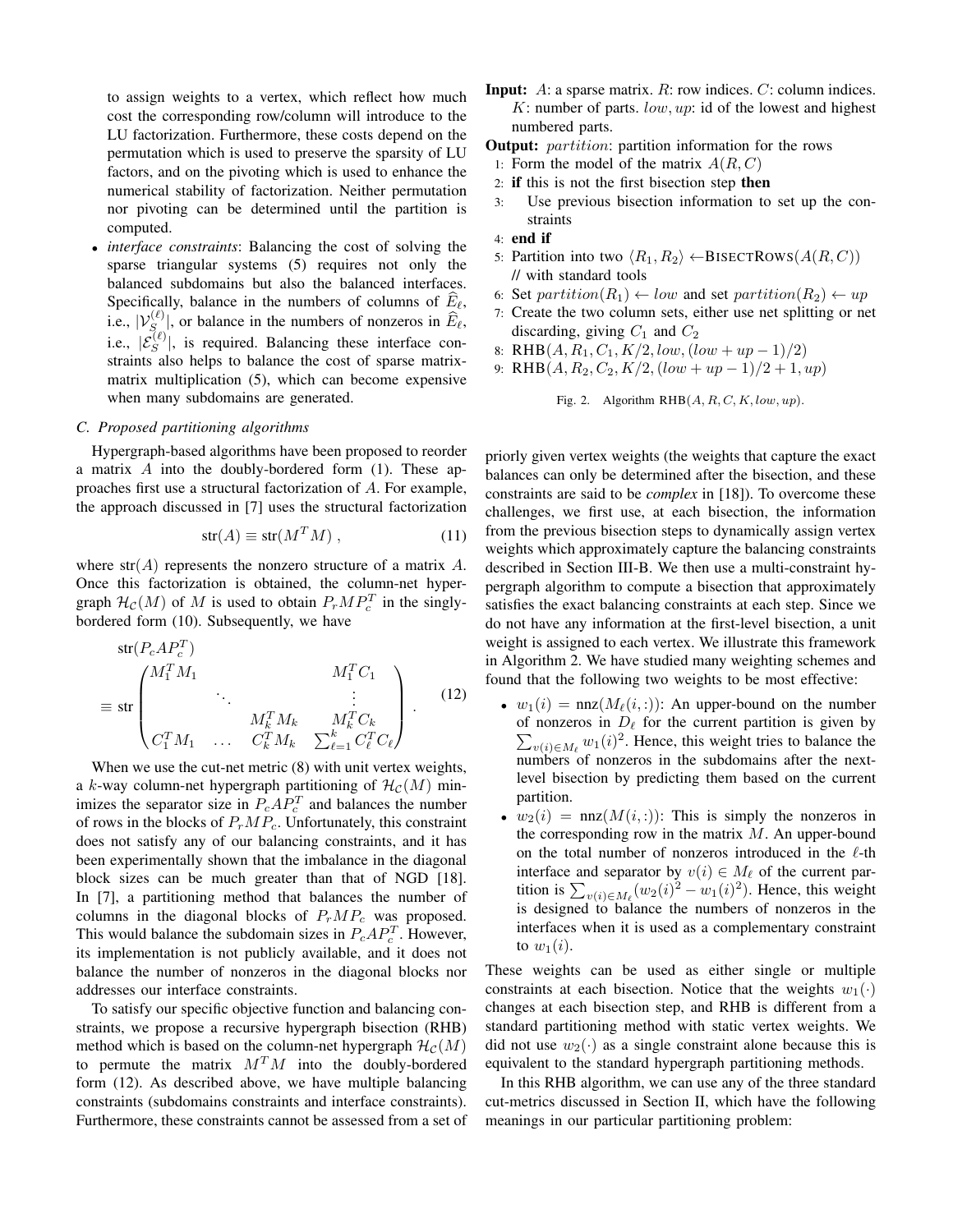- con1 of (7): This corresponds to the total number of nonzero columns in the interfaces  $C_1, C_2, \ldots, C_k$  of M, and gives an upper-bound on the total number of nonzero columns in the interfaces  $E_1, E_2, \ldots, E_k$  of A since  $E_i =$  $M_i^T C_i$ .
- cnet of (8): This corresponds to the number of columns in  $C_{\ell}$ , which is the separator size of  $P_cAP_c^T$ .
- soed of  $(9)$ : This sums the above two functions, and tries to minimize both the separator size and the total number of nonzero columns in the interfaces at the same time.

The implementation of the con1 and cnet metrics have been previously described in details [9], [18]. On the other hand, the implementation of the soed metric was not discussed neither in [9] nor in [18]. Therefore, we summarize our implementation here. Initially we set the cost of each net to be two. Then, when a net is cut during bisections, we divide its cost by two and round up the cost to the next smallest integer; this implies that the cost of a net is either two (the net is not cut) or one (the net is cut). We then proceed the recursive bisection using the following net-splitting technique described in [9]: for a cut net *n* whose vertices are in the two parts  $V_A$ and  $\mathcal{V}_B$ , a net  $n_A = n \cap \mathcal{V}_A$  is put in part A and another one  $n_B = n \cap V_B$  is put in part B to continue with recursive bisections. When a net is cut, two new nets with unit costs are created; therefore, the total cost of the nets that represent the same net in the initial hypergraph is the connectivity  $\lambda$  of that net. Therefore, summing the cost of all cut nets provides the soed metric.

In Section V, we present numerical results to demonstrate that this RHB algorithm satisfies the balancing constraints of Section III-B better than the NGD algorithm does, while increasing the separator size only slightly. As a result, the runtime of PDSLin was reduced using the RHB algorithm. An approach similar to RHB was described in [18] for some other partitioning problems.

#### IV. REORDERING SPARSE RIGHT-HAND SIDES FOR TRIANGULAR SOLUTION

When solving the triangular systems to form  $G_\ell$  as in (5), we exploit the sparsity of the right-hand side (RHS) columns  $E_\ell$ . A similar argument follows for forming  $W_\ell$ with  $\widehat{F}^T$ . Furthermore, since there could be thousands of columns in  $E_\ell$ , these columns are partitioned into m parts, and the triangular system is simultaneously solved for the multiple columns within each part. There are several advantages of the simultaneous solution with multiple columns: 1) the symbolic algorithm needs to be invoked only once for a part, 2) the total number of messages is reduced, and 3) the data locality of accessing the L-factor may be improved. However, the disadvantage is that we need to pad zeros so that these multiple columns have the same nonzero pattern. This introduces unnecessary operations with zeros. To minimize the number of padded zeros, in this section, we develop two techniques to reorder the columns of  $E_\ell$  so that the structural similarity among the adjacent columns is maximized. The first technique uses insights from the sparse linear algebra to develop an efficient heuristic. The second technique transforms the problem into a standard hypergraph partitioning problem, for which there exists effective heuristics and tool support.

In the rest of this section, we drop the subscript  $\ell$  in  $D_{\ell}$ ,  $G_{\ell}$ ,  $E_{\ell}$ , and use  $\ell$  to denote the  $\ell$ -th part of the m-way partition of  $\hat{E}$ . Detailed discussion of our triangular solver implementation can be found in [26].

#### *A. Reordering based on elimination tree structure*

The first technique uses the elimination tree (e-tree for short) of the matrix  $D$ ; for an unsymmetric  $D$ , we use the e-tree of the symmetrized matrix  $|D| + |D<sup>T</sup>|$ . Each node of e-tree corresponds to a column of the matrix. The e-tree structure gives the column dependency during the factorization of D. Moreover, it can be used to determine where the nonzero fillins would be generated during the triangular solution  $D^{-1}b$ when b is a sparse vector. Specifically, if the *i*-th element  $b(i)$ of  $b$  is nonzero, then the fill-ins will be generated at the positions corresponding to the nodes on the fill-in path from the  $i$ -th node to the root of the e-tree [14].

Our reordering technique works as follows. Given the etree of  $D$ , we permute the rows and columns of  $D$  so that the corresponding nodes of the e-tree are in a postorder, that is, all the nodes in a subtree are numbered consecutively before the root of the subtree. We then permute the rows of the RHS columns  $\hat{E}$  conforming to the row permutation of D. Finally, the columns of  $\overline{E}$  are permuted such that their row indices of the first nonzeros are in ascending order. The reason this ordering may reduce the number of padded zeros is the following. Let  $i$  and  $j$  be the first nonzero indices in two consecutive columns. Since the RHS columns are sorted by the first nonzero row indices, the two nodes  $i$  and  $j$ are likely to be close together in the postordered e-tree, and the two fill-in paths from the  $i$ -th node and the  $j$ -th node are likely to have a large degree of overlap in the e-tree. As a result, this reordering technique is likely to increase the structural similarity among the consecutive columns. This simple heuristic is easy to implement and is effective in practice. However, it only considers the first nonzeros in the columns, and ignores the fill-ins generated by the other nonzeros. Furthermore, it is based on the properties of the e-tree for the sparse triangular matrix solutions procedures. Hence, it is not a general-purpose technique to maximize the structural similarity among the adjacent columns of a general sparse matrix. Similar topological orderings have been previously used for triangular solution with multiple sparse RHSs, nullspace computations, and computing elements of the inverse of a sparse matrix [3], [22].

## *B. Reordering based on a hypergraph model*

In order to minimize the total number of padded zeros in the m parts, we propose a reordering technique based on a hypergraph model which can be applied to general sparse matrices. To partition the RHS columns  $E$  into  $m$  parts, we use the row-net hypergraph model of the solution vectors  $G$ , whose nonzero structure is obtained by a symbolic triangular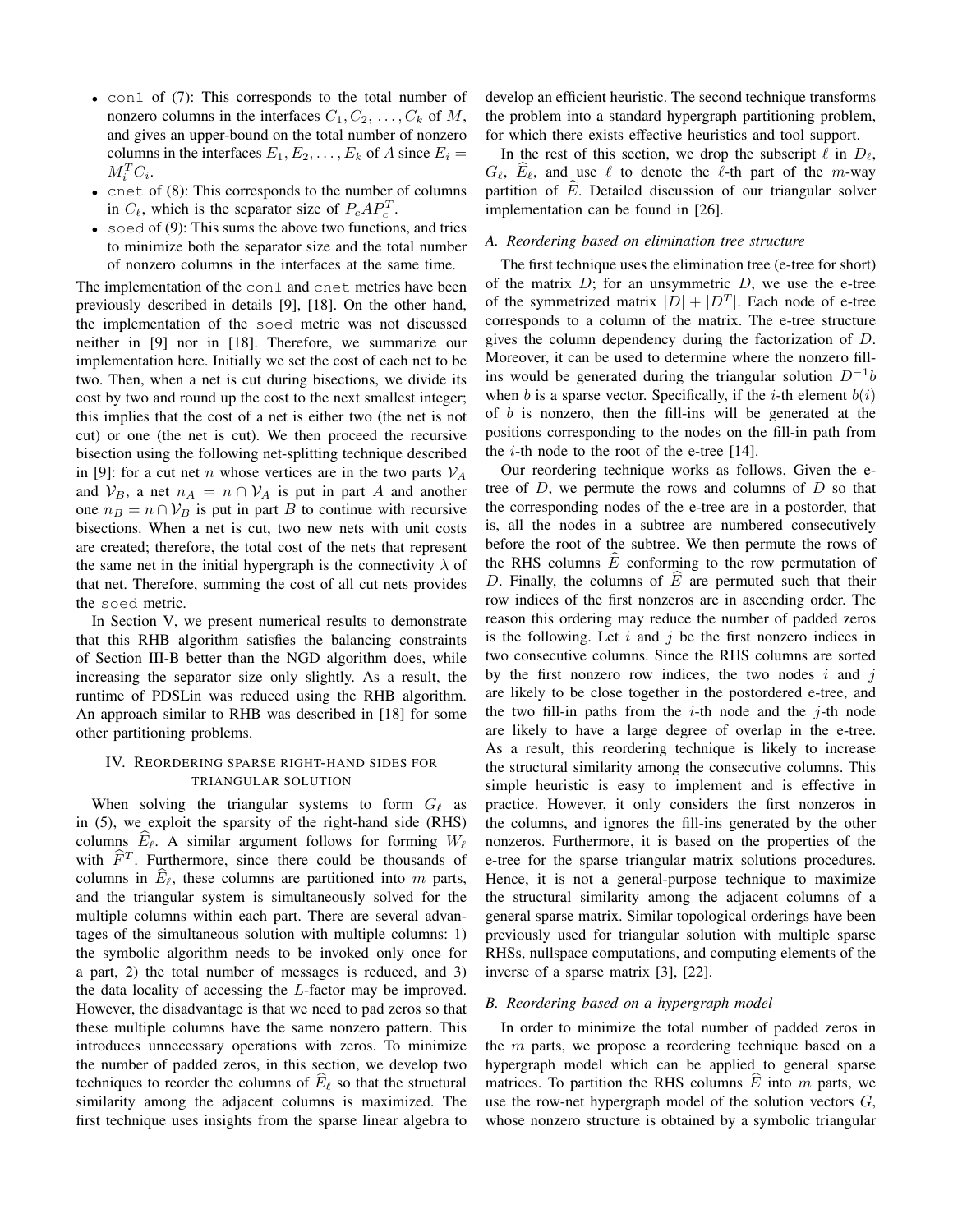solution. Our goal is to partition the columns of  $\hat{E}$  into m parts, where the similarity of the row structure among the corresponding columns of G in the same part is maximized.

Let  $B$  be the number of columns in each part, and consider a partition  $\Pi_m = \{V_1, V_2, \ldots, V_m\}$  of the columns of G into  $m$  parts. To simplify our discussion, we assume that the number of columns is divisible by  $B$ . Let  $r_i$  denote the set of columns of  $G$ , whose  $i$ -th row entry is nonzero, i.e.,  $r_i \equiv \{j : G(i, j) \neq 0\}$ . Then, for a given part  $\mathcal{V}_{\ell}$ , the zeros to be padded in the  $i$ -th row is given by the formula

$$
cost(r_i, V_\ell) = \begin{cases} |V_\ell| - |r_i \cap V_\ell| & \text{if } r_i \cap V_\ell \neq \emptyset \\ 0 & \text{otherwise} \end{cases} . \quad (13)
$$

If the  $i$ -th row does not have any nonzero in any columns of  $V_{\ell}$ , then clearly no zeros are padded in the *i*-th row of  $V_{\ell}$ . On the other hand, if  $V_\ell$  has a nonzero in the *i*-th row, then for each column in  $V_{\ell}$  for which  $G(i, j) = 0$ , there will be a padded zero. Hence, this cost function counts the number of padded zeros in the *i*-th row of  $V_\ell$ . The total cost of  $\Pi_m$  is the total number of padded zeros and given by

$$
cost(\Pi_m) = \sum_{i=1}^{n_G} \sum_{\mathcal{V}_{\ell} \in \Lambda_i} (|\mathcal{V}_{\ell}| - |r_i \cap \mathcal{V}_{\ell}|) , \qquad (14)
$$

where  $n<sub>G</sub>$  is the number of rows in  $G$ .

Since each part has  $B$  columns, the cost function  $(14)$ reduces to

$$
cost(\Pi_m) = \sum_{i=1}^{n_G} (\lambda_i B - |r_i|) . \qquad (15)
$$

We can further manipulate the formula  $(15)$  and obtain

$$
\sum_{i=1}^{n_G} (\lambda_i B - |r_i|) = \sum_{i=1}^{n_G} \lambda_i B - nnz(G) = \sum_{i=1}^{n_G} (\lambda_i - 1)B + \sum_{i=1}^{n_G} B - nnz(G) = \sum_{i=1}^{n_G} (\lambda_i - 1)B + n_G B - nnz(G).
$$

Hence, for a given  $G$ , the cost function  $(15)$  and the connectivity-1 metric (7) with each net having the constant cost of B differ only by the constant value  $n_G B - nnz(G)$ . Therefore, one can minimize (15) by minimizing (7).

In our numerical experiments, we used PaToH to partition the first  $m \times B$  columns of G enforcing each part to have B columns by setting the imbalance parameter  $\varepsilon$  of (6) to be zero. The remaining columns of  $G$  are gathered into one part at the end.

## V. NUMERICAL RESULTS

We now present numerical results of the proposed partitioning and reordering techniques. The numerical experiments were conducted on a Cray XE6 machine at the National Energy Research Scientific Computing Center (NERSC). Each node of the machine has two 12-core AMD 2.1GHz Magny-Cours processors and 32GB of memory. For our experiments, we used eight cores on each node and used total of up to 32 cores (for experimental results using up to 1024 cores, see [28]). The codes were written in C, and the **pgcc** compiler

TABLE I TEST MATRICES.

|            |         | symmetry    |                |         |       |           |  |
|------------|---------|-------------|----------------|---------|-------|-----------|--|
| name       | source  | $\, n$      | nnz/n          | pattern | value | pos. def. |  |
| tdr190k    | cavity  | 1, 110, 242 | 39             | yes     | yes   | no        |  |
| tdr455k    | cavity  | 2,738,556   | 41             | yes     | yes   | no        |  |
| dds.quad   | cavity  | 380,698     | 42             | yes     | yes   | no        |  |
| dds.linear | cavity  | 834, 575    | 16             | yes     | yes   | no        |  |
| matrix211  | fusion  | 801, 378    | 70             | no      | no    | no        |  |
| ASIC 680ks | circuit | 682,712     | $\overline{2}$ | yes     | no    | no        |  |
| G3 circuit | circuit | 1,585,478   | 5              | yes     | yes   | yes       |  |

with **-fastsse** optimization flag were used to compile the codes. The test matrices were taken from the numerical simulations of modeling particle accelerator cavities [2] and Tokamak designs for fusion energy [1], and the circuit simulations [11]. Some properties of the test matrices are shown in Table I.

As discussed in Section III-B, PDSLin relies on SuperLU DIST to obtain a good intra-processor load balance, and our focus in this paper is the inter-processor load balance. Hence, in this section, we present the numerical results of PDSLin using a one-level parallel configuration, that is, the number of processors is the same as the number of subdomains. In this way, the intra-processor load balance does not interfere with the inter-processor load balance that is encapsulated in the constraints of our partitioning methods. We note that in two-level parallel configuration, the improvements in the runtime can be higher (see Fig. 1 and our technical report [28] where the overall runtime is reduced significantly).

## *A. Partitioning with multiple constraints*

Figure 3 shows the performance of our proposed RHB algorithm using the three cut-metrics con1, cnet, and soed, and compares that with that of the NGD algorithm of PT-Scotch for the matrix tdr190k. We performed two sets of experiments: one with 8 subdomains (the top two plots (a) and (b)) and the other with 32 subdomains (the bottom two plots (c) and (d)). The load balance metric is computed as  $W_{max}/W_{min}$  among all the subdomains. Since PT-Scotch was used as our baseline algorithm, we include its data in every plot in the rightmost group of the bars, even though they are the same in (a) and (b), and in (c) and (d), respectively. The last bar in each group of bars shows the solution time of PDSLin, which is normalized to the baseline time of the NGD algorithm. The number above each group is the separator size.

In the figure, we see that both the single-constraint and the multi-constraint RHB algorithms improved both subdomain and interface balances with only a modest increase in the separator size, although the increase was slightly greater using the multi-constraint algorithms. As a result, using the RHB algorithm, the solution time of PDSLin was reduced from that using the NGD algorithm. For example, with  $k = 8$  and  $k = 32$ , the solution time was reduced by a factor of 1.68 and 1.22, respectively, using the single constraint algorithm and the soed metric.

Let us summarize the above results. When the number of subdomains was moderate (e.g.,  $k = 32$ ), the RHB algorithm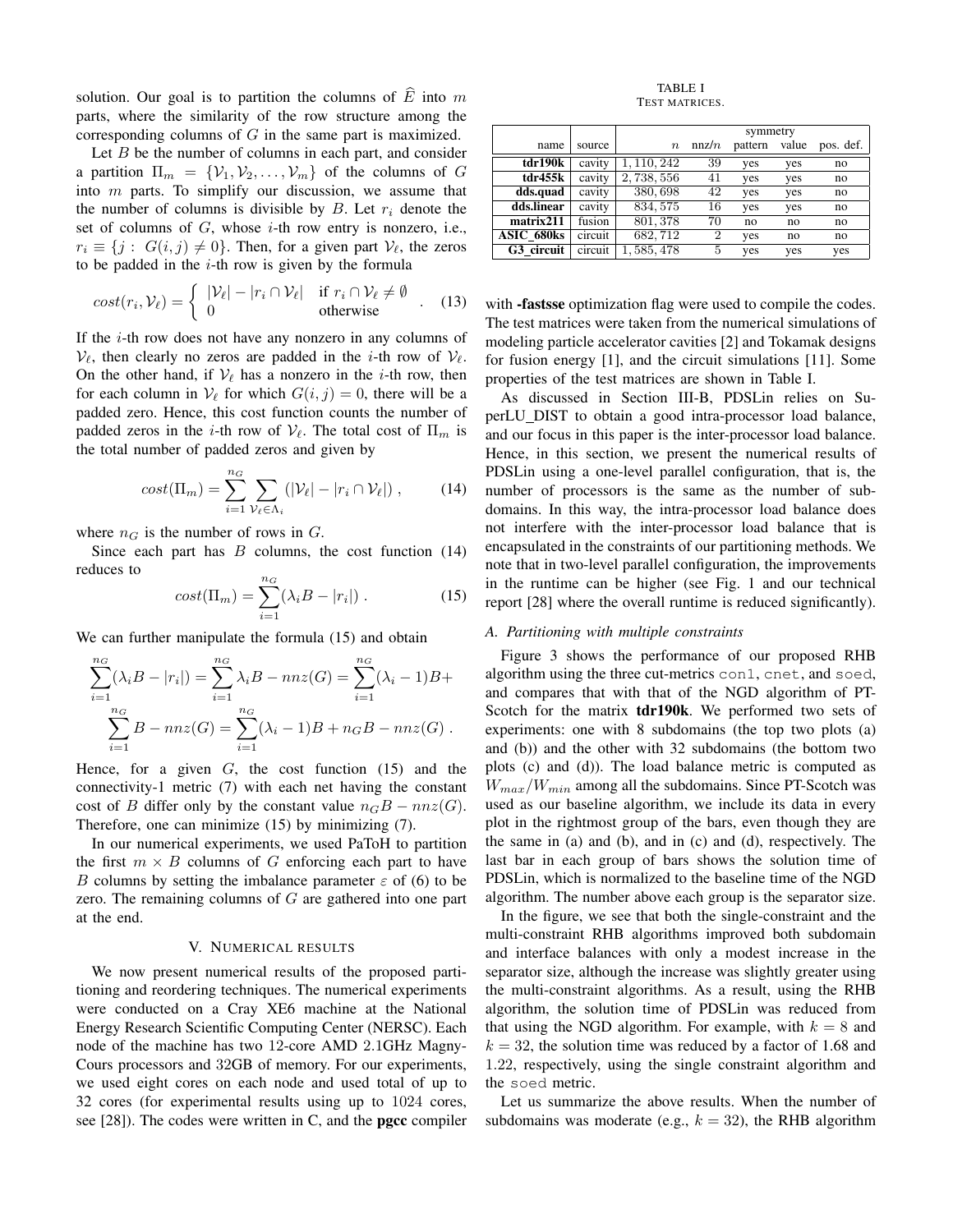

Fig. 3. Load balancing and solution time with matrix **tdr190k**. In the legend, "dim(D)" refers to the dimension of  $D_\ell$ , "nnz(D") refers to the number of nonzeros in  $D_\ell$ , "col(E)" refers to the number of nonzero columns in  $E_\ell$ , "nnz(E)" refers to the number of nonzeros in  $E_\ell$ , and "time" refers to the total runtime of PDSLin. The number on top of each group of bars is the separator size.

improved the load balance which well offsetted the modest increase in the separator size. As a result, the runtime of PDSLin was reduced. This is encouraging since in a two-level parallel configuration, the modest number of subdomains gives the best trade-off between the parallelism and the small size of the Schur complement (hence fast convergence), and allows us to efficiently solve large-scale linear systems using a large number of processors. We also note that the single-constraint RHB algorithm usually gave a better result than the multiconstraint algorithm. Table II shows the partitioning results of the other test matrices using the single-constraint algorithm and the soed metric. Under "Time," we separately report the time needed for the preconditioner computation and for the iterative solution. We see that in comparison with the NGD algorithm, the balance in the subdomain dimensions, which was not directly addressed by our partitioning algorithm, got worse for the matrices from the fusion and circuit simulations. On the other hand, the balances in the numbers of nonzeros in both subdomains and interfaces were improved. Furthermore, the RHB algorithm reduced the size of the Schur complement for the two matrices from circuit simulations, in particular for the matrix ASIC 680ks, yielding a faster runtime. For the dds matrices, the improvements by the RHB algorithm was less significant. At the end, the RHB algorithm obtained the speedups between 1.08 and 8.58.

#### *B. Reordering sparse right-hand-side vectors*

We now study the performance of the two reordering techniques, namely the technique based on the postordering of the elimination tree and the technique based on the hypergraph model. For our numerical experiments, we used the parallel nested dissection algorithm of PT-Scotch to extract eight subdomains and used a minimum degree ordering on each subdomain to preserve sparsity of its LU factors (a very common setting in direct and hybrid linear solvers). Due to the limited space, in this section, we only present the results of the matrices from accelerator and fusion simulations. Some statistics of the partitions are shown in Table III. As discussed in Section IV, the objective of the reordering is to reduce the number of the padded zeros in the solution vectors and to reduce the triangular solution time.

*a) Fraction of the padded zeros:* We first examine the effects of the reordering techniques on the number of the padded zeros in the supernodal blocks. In Figure 4, we show the fraction of padded zeros as a function of the block size  $B$ , where for each algorithm using each block size, the markers show the minimum, average, and maximum fraction of padded zeros (over the eight subdomains that we have generated). Even though the block size of 60 is the default in PDSLin, we present the results with different  $B$  in order to study the performance of the reordering for problems with different levels of difficulties. In general, it is easier to find a good reordering to reduce the number of padded zeros for a smaller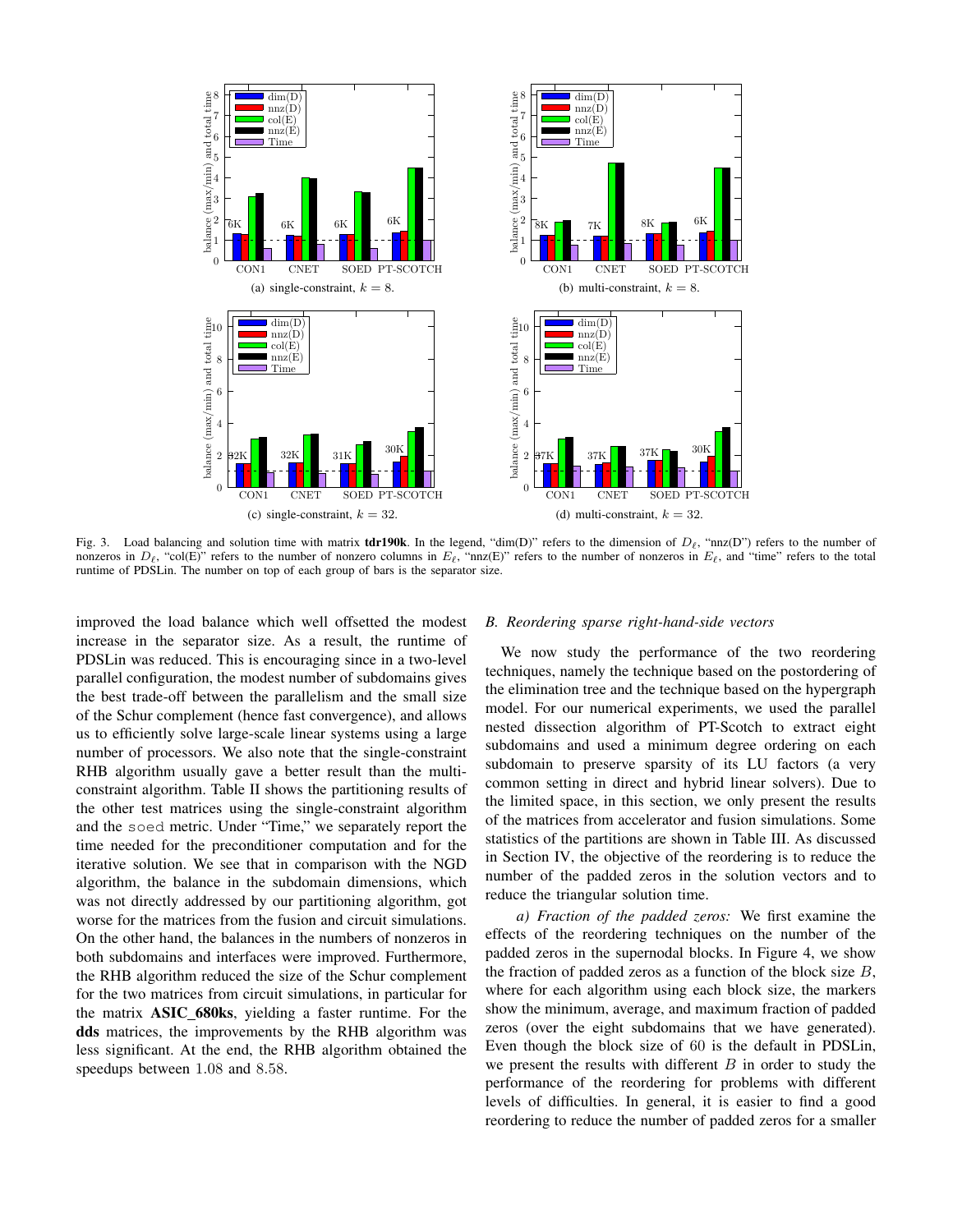#### TABLE II Partitioning statistics of the eight interior subdomains using the single-constraint algorithm and the soed metric. " $n_{D_\ell}$ " and "NNZ $_{D\ell}$  " are the dimension and number of nonzeros of  $D_\ell$  respectively;

| Matrix            | Alg.       | $\overline{\text{Time}}$ (s) | #Iter. | $n_S$           |     | $n_{D_\ell}$  | $nnz_{D\rho}$ | nnzcol $_{E_e}$ | $nnz_{E\rho}$   |
|-------------------|------------|------------------------------|--------|-----------------|-----|---------------|---------------|-----------------|-----------------|
|                   |            |                              |        | $\times 10^{2}$ |     | $\times 10^3$ | $\times 10^3$ | $\times 10^{0}$ | $\times 10^{0}$ |
|                   | <b>NGD</b> | $98.3 + 5.5$                 | 18     | 95              | min | 35            | 1408          | 980             | 18792           |
| dds.quad          |            |                              |        |                 | max | 58            | 2372          | 3292            | 61880           |
|                   | <b>RHB</b> | $90.4 + 5.3$                 | 19     | 99              | min | 37            | 1504          | 956             | 17548           |
|                   |            |                              |        |                 | max | 58            | 2162          | 3614            | 66416           |
| dds.linear        | <b>NGD</b> | $108.7 + 7.5$                | 11     | 44              | min | 87            | 1355          | 305             | 1695            |
|                   |            |                              |        |                 | max | 114           | 1792          | 2593            | 14622           |
|                   | <b>RHB</b> | $100.7 + 6.7$                | 10     | 38              | min | 87            | 1346          | 305             | 1685            |
|                   |            |                              |        |                 | max | 112           | 1762          | 2267            | 12566           |
| matrix211         | <b>NGD</b> | $89.8 + 8.9$                 | 17     | 121             | min | 80            | 3328          | 1290            | 15480           |
|                   |            |                              |        |                 | max | 106           | 8782          | 5580            | 133056          |
|                   | <b>RHB</b> | $73.3 + 9.9$                 | 18     | 130             | min | 78            | 6290          | 1428            | 17136           |
|                   |            |                              |        |                 | max | 173           | 7223          | 4380            | 104256          |
| <b>ASIC 680ks</b> | <b>NGD</b> | $34.3 + 0.5$                 | 1      | 92              | min | 84            | 133           | 864             | 5223            |
|                   |            |                              |        |                 | max | 85            | 201           | 4493            | 13024           |
|                   | <b>RHB</b> | $4.0 + 3.5$                  | 19     | 11              | min | 76            | 179           | 98              | 1812            |
|                   |            |                              |        |                 | max | 104           | 253           | 431             | 4501            |
| G3 circuit        | <b>NGD</b> | $26.3 + 6.9$                 | 11     | 66              | min | 192           | 925           | 975             | 1718            |
|                   |            |                              |        |                 | max | 205           | 985           | 2493            | 3944            |
|                   | <b>RHB</b> | $22.9 + 5.3$                 | 8      | 51              | min | 193           | 933           | 899             | 1749            |
|                   |            |                              |        |                 | max | 201           | 969           | 1750            | 3300            |

block size B. This is because as more columns are included in each part, it becomes harder to find the columns with similar sparsity structures. In the extreme case of block size of one, there is no padded zero. As a result, we see that the fraction of the padded zeros increased as B increased.

In Figure 4, the "natural ordering" is in fact the nested dissection ordering of the global matrix, and it obtained a reasonable performance by reducing the fill-ins in the interface. However, postordering the RHS vectors could significantly reduce the fraction of the padded zeros, and the hypergraph ordering further reduced the padded zeros in some cases. For the matrices tdr190k and dds.quad, the hypergraph ordering induced less padded zeros than the postordering for all the block sizes, while for the matrix dds.linear, the hypergraph ordering was better than the postordering for most of the block sizes. However, the situation was quite different for matrix211, and the postordering globally performed better than the hypergraph ordering. We believe this is mainly because the interfaces of matrix211 are much sparser as shown by the effective density and the fill-ratio in Table III. A larger effective density provides a greater chance for the reordered columns to have similar row structures. The hypergraph model seems to exploit this property better than the postordering, and it obtained greater improvements for tdr190k. On the other hand, the postordering only considers the first nonzero positions ignoring the other fill-in positions. This works reasonably well if the fill-ratio is small, which was precisely the case for matrix211.

*b) Triangular solution time:* Figure 5 shows the total time spent to compute  $L_{\ell}^{-1}E_{\ell}$  using different reordering techniques on  $E_\ell$ . As in Figure 4, for each block size and for each reordering technique, we show the minimum, average, and maximum solution time among the eight subdomains. The best time was obtained with  $B$  around 60, which is the default in PDSLin. For matrices larger than the ones shown in

TABLE III

STATISTICS OF THE EIGHT INTERIOR SUBDOMAINS AND INTERFACES OF THE TEST MATRICES. "NNZCOL $_{G_\ell}$ " ("NNZROW $_{G_\ell}$ ") is the number of COLUMNS (ROWS) WITH AT LEAST ONE NONZERO IN  $G_{\ell}$ . "EFF. DENS." IS THE EFFECTIVE DENSITY GIVEN BY NNZ $_{G_\ell}/$ (NNZCOL $_{G_\ell}$ ×NNZROW $_{G_\ell}$ ), AND "FILL-RATIO" IS  $\bar{\text{NNZ}}_{G_\ell}/\text{NNZ}_{E_\ell}$  .

|            |     | nnz <sub>G</sub> | nnzcol <sub>G</sub> | $nnzrow_{G_{\ell}}$ | eff. dens.       | fill-ratio |
|------------|-----|------------------|---------------------|---------------------|------------------|------------|
|            |     | $\times 10^6$    | $\times 10^3$       | $\times 10^3$       | $\times 10^{-2}$ |            |
| tdr190k    | min | 3.55             | 0.60                | 23.0                | 2.20             | 186        |
|            | max | 7.64             | 2.12                | 30.4                | 4.66             | 338        |
| dds.quad   | min | 4.99             | 1.02                | 25.2                | 14.5             | 139        |
|            | max | 13.7             | 3.25                | 13.9                | 39.1             | 290        |
| dds.linear | min | 1.46             | 0.31                | 6.62                | 33.6             | 830        |
|            | max | 13.0             | 1.95                | 20.7                | 73.1             | 1330       |
| matrix211  | min | 0.38             | 1.58                | 12.5                | 1.10             | 20         |
|            | max | 4.44             | 4.74                | 35.0                | 3.71             | 42         |

this section, the triangular solution time increases significantly, and it can become the computational bottleneck. Hence, we are more interested in the speedups gained over the natural ordering than the actual solution time. The figure shows that the triangular solution time was reduced by a factor of up to 1.3 using the hypergraph ordering, where the hypergraph ordering often obtained a greater speedup as the problem became more difficult with a larger B.

*c) Effect of removing quasi-dense rows:* We say that a row is *quasi-dense* if the fraction of the number of nonzeros is greater than or equal to a density threshold  $\tau$ . We found that the majority of the rows in the solution vectors are sparse. For example, when eight subdomains are extracted from the **tdr190k** matrix, with  $\tau = 0.4$ , only about 15% of the rows were quasi-dense. However, the time for computing the hypergraph partitioning can be significantly reduced by removing the empty and quasi-dense rows (we observed factors up to 4), while the fraction of padded zeros (i.e., the quality of the partitioning) is largely independent of the threshold until the threshold becomes too small (i.e.,  $\tau$  < 0.1). Therefore, the total solution time (setup time for hypergraph partitioning and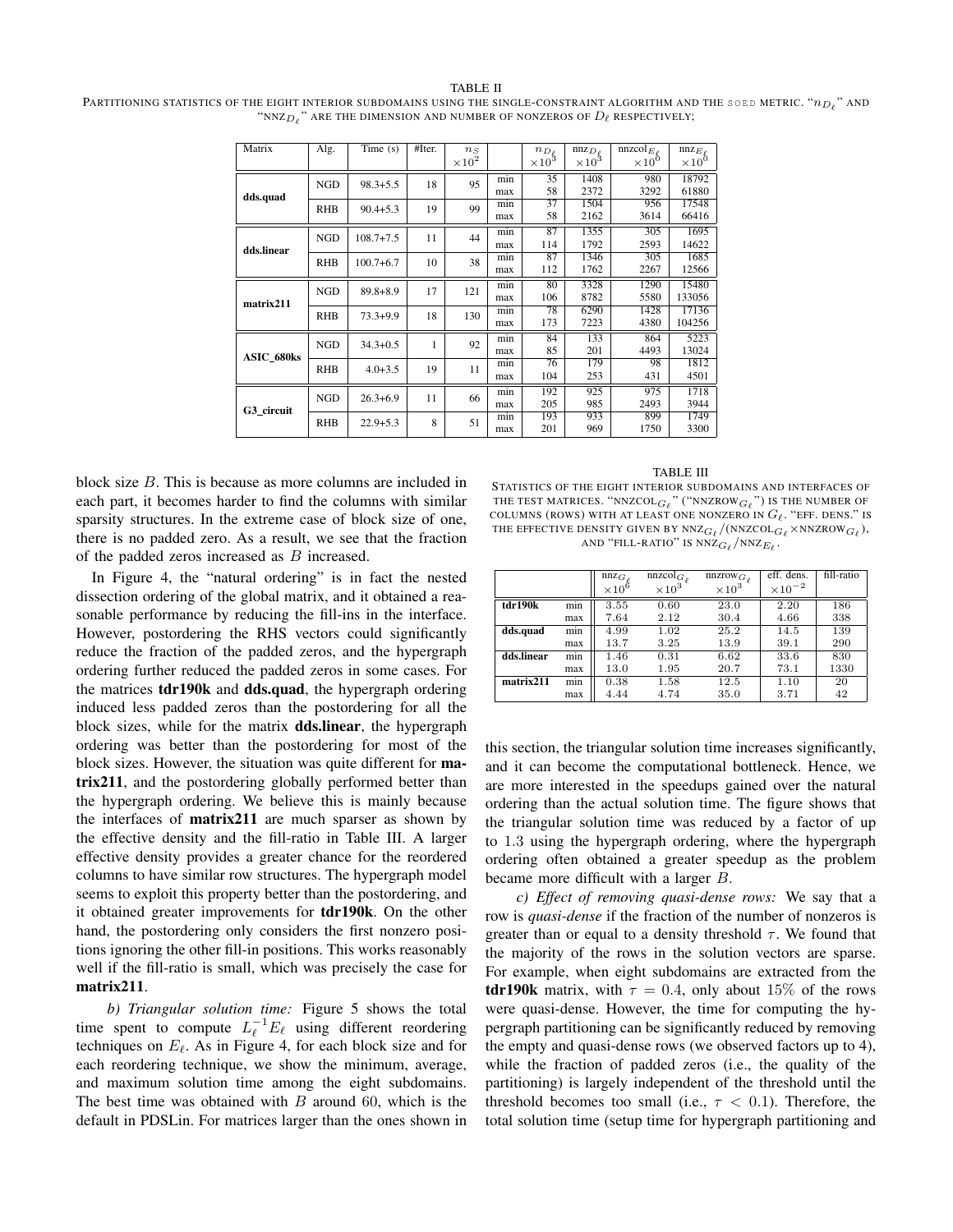

Fig. 4. Fraction of the padded zeros using different block size B with three different reordering techniques.



Fig. 5. Sparse triangular solution time using different block size B with three different reordering techniques.